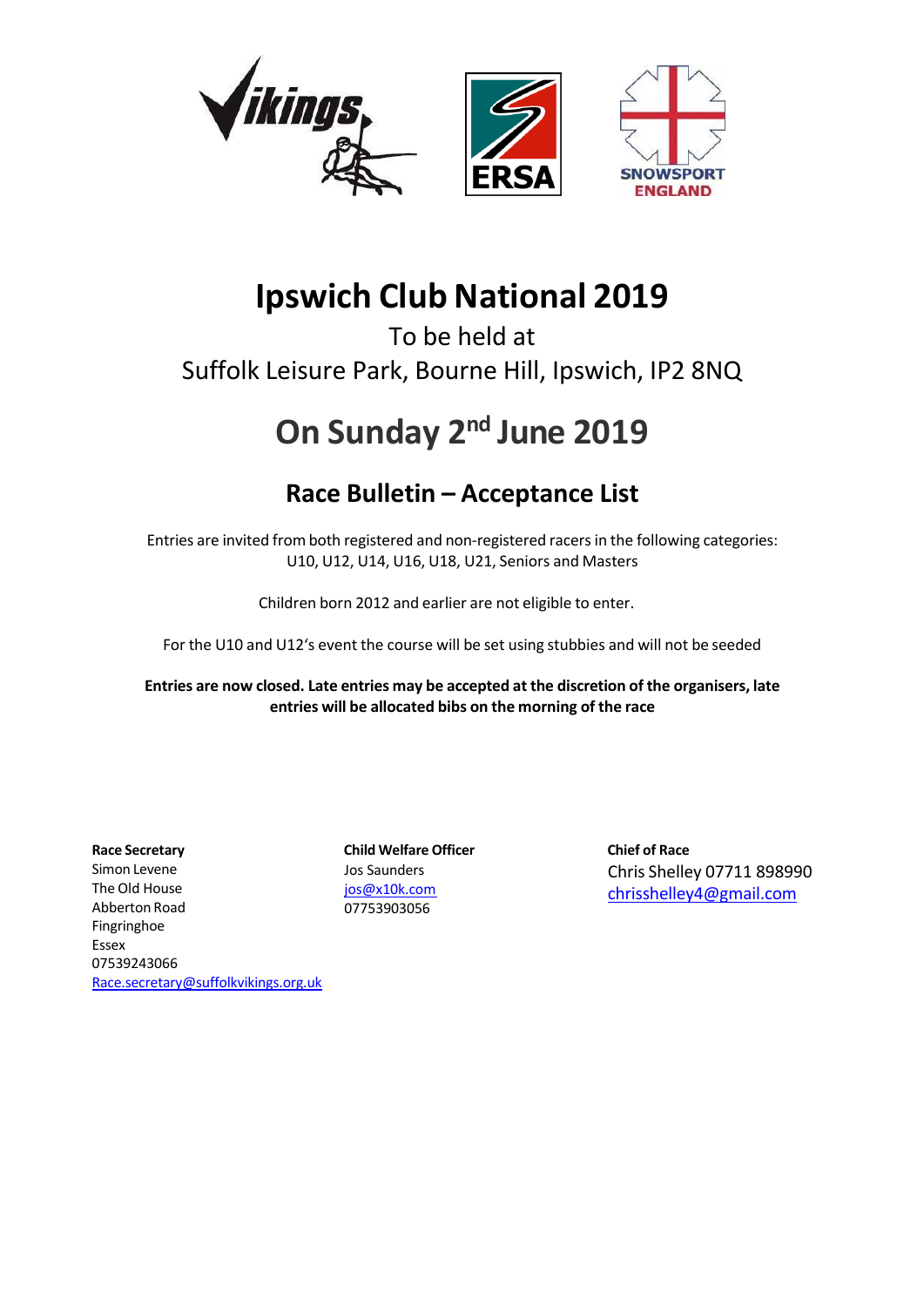

#### **Organisation**

This event is being organised by Suffolk Vikings Ski Race Team with the assistance of ERSA.

#### **Entry Criteria**

The event is a Special Slalom consisting of three runs down the same course, in the following categories: U14, U16, U18, U21, Senior, and Masters. Prizes will be awarded based on the best time from the first two runs plus the time from the third. Racers with the highest seed points take priority if the race is over-subscribed.

#### **U10/U12 Races**

All races involving U10/U12 age categories will be run using stubbie gates consisting of three runs down the same course, with prizes awarded based on the best time from the three runs.

#### **Eligibility**

The race is open to any racer in the appropriate category who is registered with a home nation governing body, or to those racers who are not registered with any Home Nation but who complete the Entry Form and sign an Athlete's Declaration.

#### **Acceptance**

At the Jury Meeting held on Tuesday 28 May 2019 the following were accepted, Main

slalom race 91 entries (43 Females, 48 Males) and U10/U12 race, 22 entries (14 Girls, 8 Boys).

The Race will remain open until 18:00hrs on Thursday 30<sup>th</sup> May 2019 with no late entry fee. After this date late entries MAY be accepted with the addition of an extra fee but issued with the highest bib

number and race first in first and second runs.

Entries from racers with a note by their name on the enclosed acceptance list were provisionally accepted, and must see the Race Secretary on race day to validate their entry prior to collecting their bib.

Notes are as follows:

S requires the entry form to be signed.

P requires payment / payment adjustment of the race entry fee.

R requires proof of registration

The start order will be drawn using Snowsport England oBARTS seed list 2019.2 after 1800h on Thursday 30<sup>th</sup> May. This seed list may be

found on www.gbski.com website. The start list will be published on various websites.

#### **Provisional Programme**

Every attempt will be made to keep to the stated times but the organisers reserve the right to change the timetable. Please check the Race Notice Board on arrival and listen out for announcements over the P.A. system.

| 08.45           | Race office opens for registration and bib issue                                                |
|-----------------|-------------------------------------------------------------------------------------------------|
| $09.00 - 9.45$  | Open Practice                                                                                   |
| 09.15           | Race Officials Meeting                                                                          |
| $09.45 - 10.15$ | <b>Course Setting</b>                                                                           |
| $10.15 - 10.45$ | Course Inspection (U14+)                                                                        |
| 10.50           | First Run                                                                                       |
|                 | U14+ Race through full poles                                                                    |
| 11:30           | Change poles to stubbies                                                                        |
| 11:35-11:55     | U10/U12 Course                                                                                  |
| Inspection      |                                                                                                 |
| 11:55-12:15     | U10's / U12's Race through stubbies and U12's go immediately back to the top ready for 2nd run. |
|                 |                                                                                                 |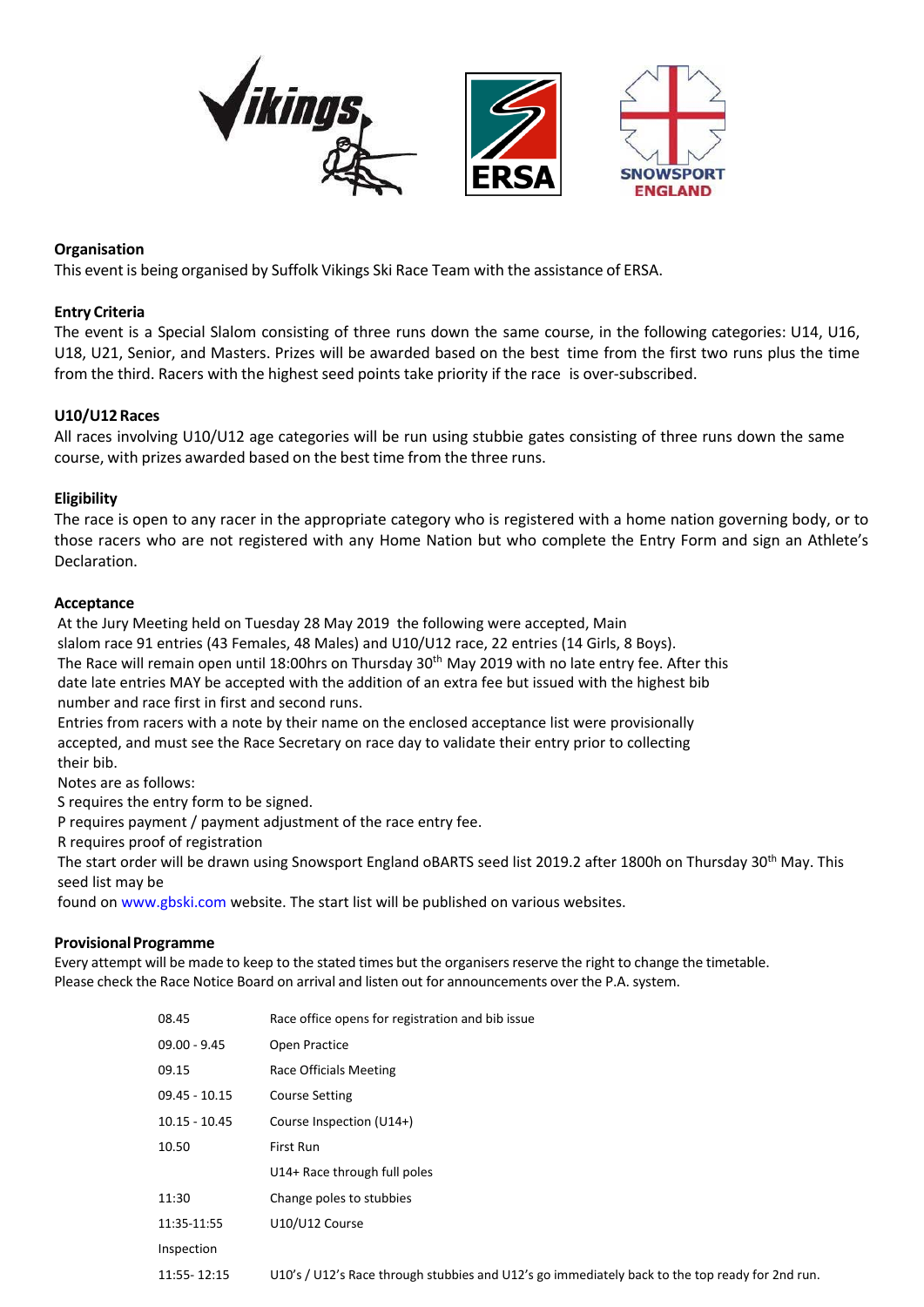

|       | Change poles back to                                                      |
|-------|---------------------------------------------------------------------------|
|       | stubbies                                                                  |
|       | 13:00 - 13:30 Break, first two runs protocol, produce 3rd run start list. |
| 13.30 | Third Run                                                                 |
|       | U10's / U12's Race through stubbies in bib number order                   |
|       | U14+ race through full poles in Reverse time order, slowest first         |
| 14:30 | <b>Racing Concludes</b>                                                   |
| 15:00 | <b>Prize Giving</b>                                                       |

#### **Race Office**

The race office will be at the race secretary's address until Saturday 1st June 2019 and will then be located at the race venue from 8.30 am on Sunday 2<sup>nd</sup> June. After 8pm on Saturday 1<sup>st</sup> June 2019 contact can only be made by phoning the Race Secretary.

#### **Start Order**

The start order will be drawn on Thursday 30th May 2019.

**Race entry details have been taken from BARTs seed list 2019.2. Please check your details on the attached acceptance list and if incorrect contact the race secretary.**

This seed list can be found on the web site www.gbski.com. The start lists will be published on www.gbski.com and www.ersa.co.uk and on the official notice board on the morning of the race.

For the first and second runs the top 15 seeded competitors will be drawn, with competitors seeded 16th onwards running in seed point order. For the third run start order will be based on the time from the first two runs with the fastest going last.

For the Under 10s and under 12s the start order will be randomly drawn, with the girls going first followed by the boys. The same start order will be used for each run.

#### **Race Rules/Health and Safety**

The race will be run under FIS rules as varied by BSS and SSE and published in the British Artificial Competition Rules (BACR). Please see www.gbski.com for BACR Rules and SSE Race Manual, all racers and coaches are encouraged to make themselves familiar with these rules.

The jury has decided that all courses for this event will be set with single pole gates in accordance with BACR Book 1 Version Nov 12 ‐ 804.1.

#### **Access**

The building/site/slope will be open from **8.15 am.**

#### **Please follow the signs and directions of parking marshals on the day.**

Access to the slope is for officials and racers only. Coaches may accompany their racers during course inspection only but must be on skis or blades. Race trainers/coaches who accompany their racers must be qualified and carry the relevant accreditation issued by the race office on the day.

#### **Open Practice**

Please note that the slope at the Suffolk Leisure Park slope closes at 18.00 on Saturday 1st June.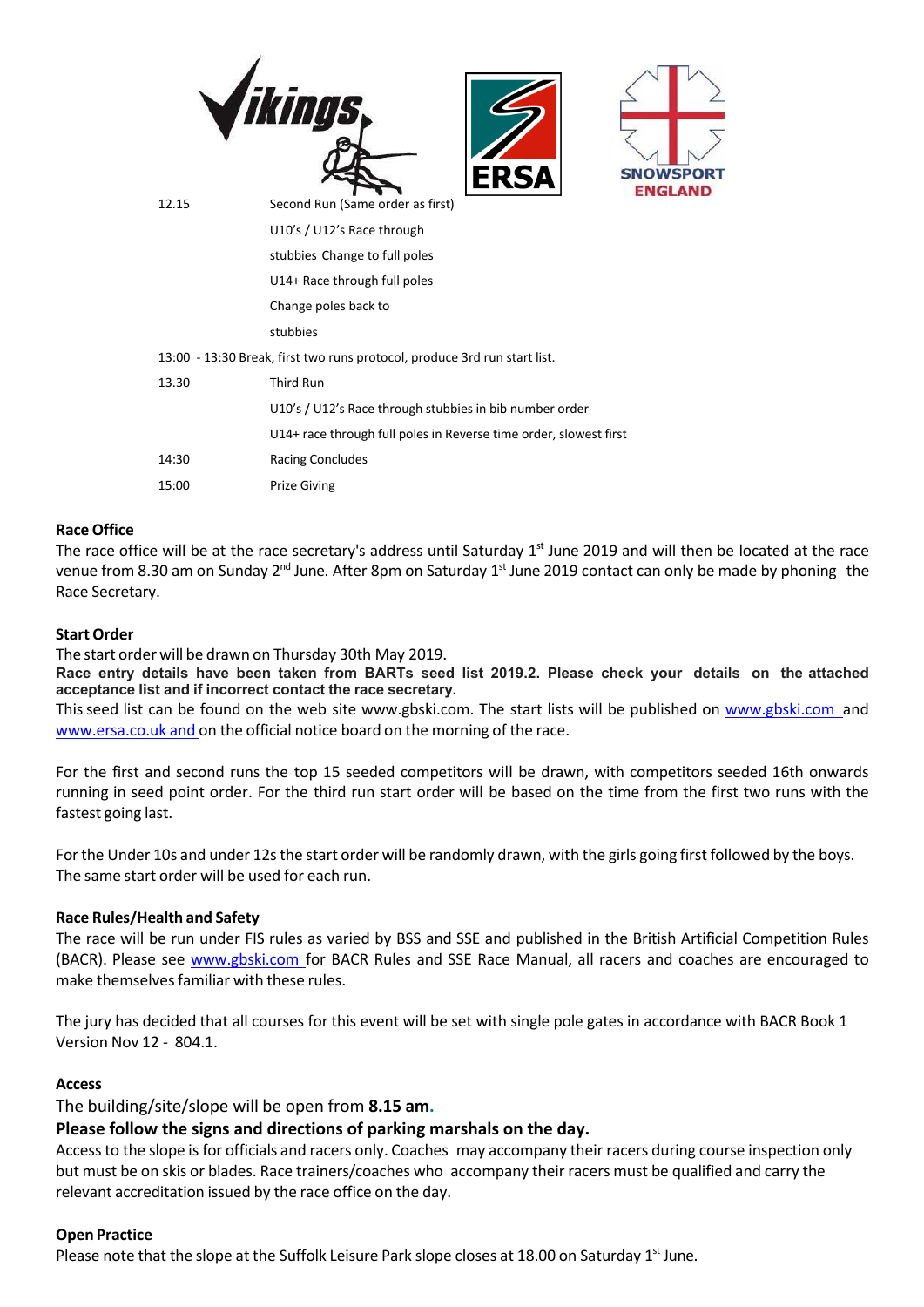

#### **Course Inspection**

The course must be inspected wearing skis, helmets and gloves. Bibs must be worn as it is your accreditation to be on the slope. No racer is allowed to ski the course during inspection. Course inspection may start at any point on the course and racers must come to a complete stop between each gate when inspecting the course.

#### **Referee's Report**

Protests against the Referees Report must be made on official forms, which will be available at the race office. These must be completed and handed in within the set time limit and accompanied by a fee of £25.00.

#### **Notice Board**

The official race notice board will be located outside the race office.

#### **Refunds**

Except as noted here, race entry fees are non-refundable. Racers withdrawing on medical grounds may obtain a £10 refund of their entry fee if they apply to the Race Secretary and provide certified medical evidence to support their application.

#### **Race bibs**

Race bibs must be returned to the finish marshal on completion of their final run. Failure to do so will result in a charge of £25.00 for each missing bib.

#### **Awards**

Awards will be made in the following categories:

#### **Under‐10's & Under‐12's Race:**

Girls: 1st, 2nd, 3rd Boys: 1st, 2nd, 3rd

**Club National Race**: Overall Females: 1st, 2nd, 3rd Overall Males: 1st, 2nd, 3rd

#### **Age Categories – 1st, 2nd and 3rd – Females and Males**

Under 14's Under 16's Under 18's Under 21's Seniors Masters

The winners will be expected to show due courtesy to the organisers by attending the prize giving. Those who do not attend without good reason lose their claim to an award.

#### **Photography & Video**

Racers who do **not** wish to be photographed by any accredited photographer must notify the Race Secretary in writing by the end of race registration. Please email the Race Secretary you do not wish to be photographed. The event will be livestreamed by Snowsport England, and images may be posted on social media. Please notify the race secretary if you do not want to be live streamed.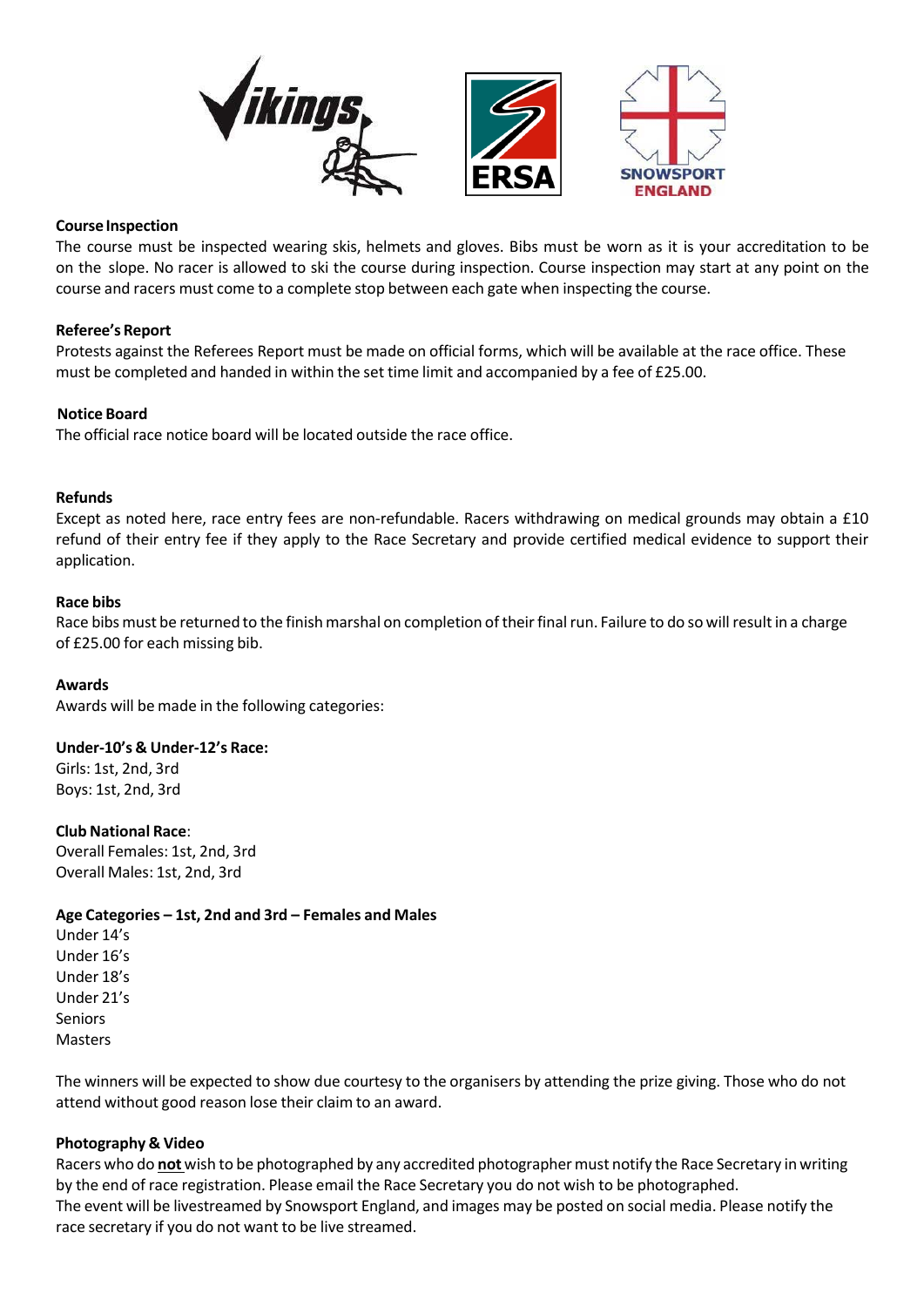

#### **First Aid**

First Aid cover will be available on the day provided by the slope. An Event Medical Assessment form (containing information about medical facilities and procedures) will be on display on the official notice board.

#### **Officials**

Please note these races can only run with sufficient race officials. If you are able to assist please contact the Race Secretary or Chief of Race.

#### **Refreshments:**

A BBQ will be present on race day, but for Health & Safety reasons no other portable cookers are allowed on the Suffolk Leisure Park grounds, viewing area or grassed picnic areas. Drinks and other refreshments will also be available on the day.

#### **Directions:**



Directions to Slope Post code for SAT NAV is **IP2 8NQ**. No overnight parking or camping as the Leisure Park Please only park in the designated **race car park**, and follow the directions of the car park marshals.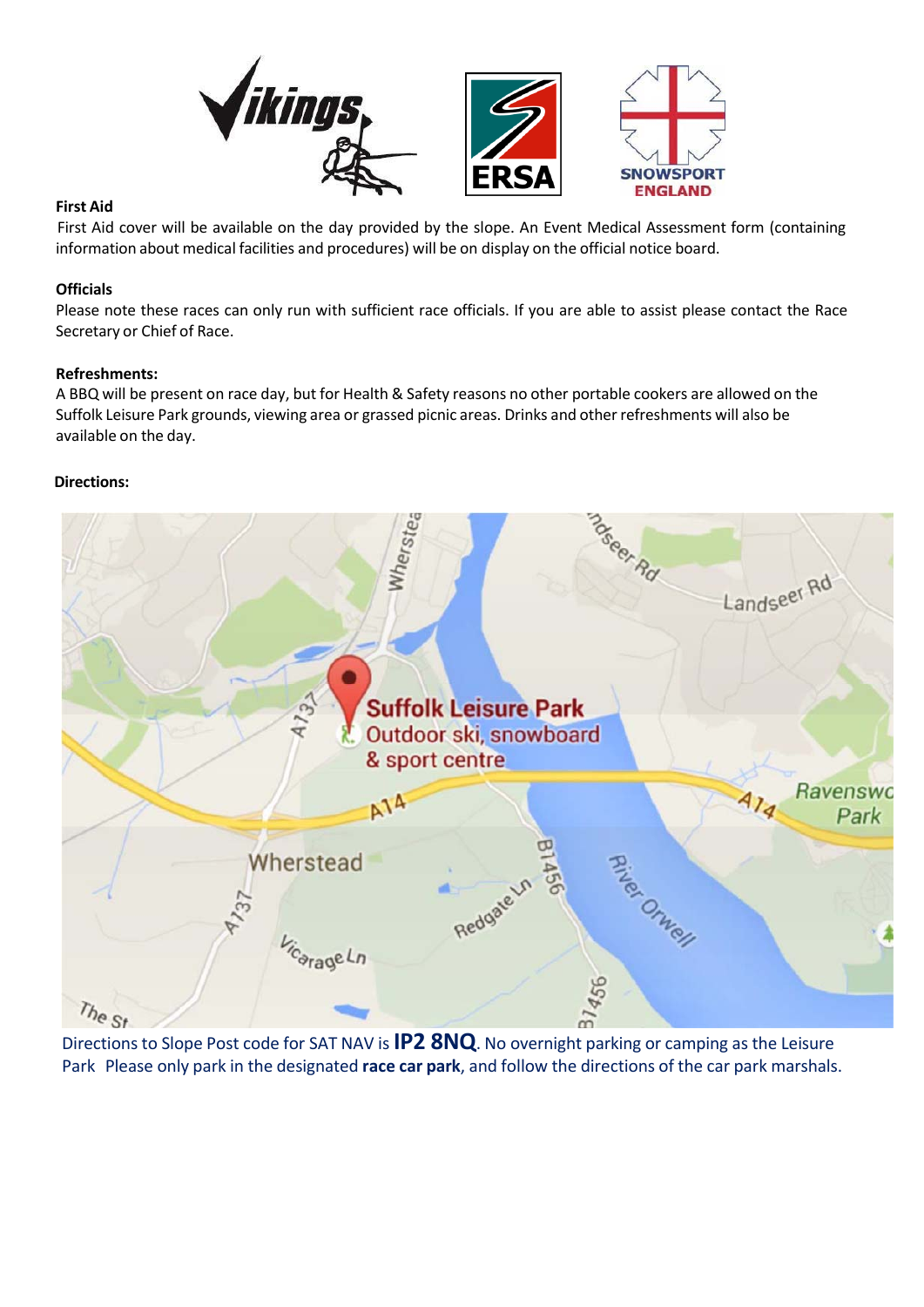





**Vikings Club National 2019 Suffolk Ski Centre Special Slalom - Acceptance @ 1400h Wednesday 29 May**

| <b>RegNo</b> | Year | Cat             | Name                      |                                                          | Club       | Slalom<br><b>Note</b> |  |
|--------------|------|-----------------|---------------------------|----------------------------------------------------------|------------|-----------------------|--|
|              |      |                 |                           |                                                          |            |                       |  |
| 22 E         |      |                 | Girls - U12 & U10 $==$    |                                                          |            |                       |  |
|              |      |                 |                           |                                                          |            |                       |  |
| 25240        | 2008 | U <sub>12</sub> | <b>BEVERIDGE Alice</b>    | $\blacksquare$                                           | <b>ASR</b> |                       |  |
| 23258        | 2008 | U12             | <b>BUNTON Aimee</b>       | CHO                                                      | CHT        |                       |  |
| 23309        | 2008 | U <sub>12</sub> | <b>CALDWELL Kitty-Jay</b> | e                                                        | <b>ASR</b> |                       |  |
| <b>DAYJE</b> | 2008 | U12             | <b>EARLY Josephine</b>    | Æ.                                                       | HEM        | - P                   |  |
| 25804        | 2010 | U <sub>10</sub> | <b>FIELDING Sophia</b>    |                                                          |            |                       |  |
| <b>DAYRF</b> | 2008 | U12             | <b>FRIEND Romilly</b>     | $\sqrt{a_{\rm imp}}$                                     | <b>VIK</b> |                       |  |
| <b>DAYVG</b> | 2010 | U <sub>10</sub> | <b>GLADIN Violet</b>      | $\mathcal{A}_\mathbf{a}$                                 | <b>HEM</b> |                       |  |
| 25746        | 2008 | U12             | <b>MCDONALD Ciara</b>     | ÷                                                        | ASR        |                       |  |
| 24623        | 2009 | U <sub>12</sub> | <b>PIETRZAK Amelia</b>    | 巉                                                        | <b>ESX</b> |                       |  |
| <b>DAYOS</b> | 2008 | U12             | <b>SPRINGALL Ottilie</b>  | $\sqrt{\mathop{\rm diamex}}_{\mathop{\rm dim}\nolimits}$ | VIK.       |                       |  |
| 25463        | 2009 | U <sub>12</sub> | <b>TRESIDDER Freya</b>    | e                                                        | <b>ASR</b> |                       |  |
| <b>DAYEV</b> | 2008 | U12             | <b>VIMPANY Ellie</b>      | 5m/                                                      | TSN        |                       |  |
| 25541        | 2009 | U12             | <b>WELSH Madeleine</b>    | $\frac{1}{4}$                                            | <b>VIK</b> |                       |  |
| 25231        | 2008 | U12             | <b>WOOD Freya</b>         | CHO                                                      | <b>CHT</b> |                       |  |

14 competitors

#### **=== Boys - U12 & U10 ===**

| 25011        | 2011 | U <sub>10</sub> | <b>GRECULA Noah</b>     | Bromley<br>RaceSquad                                | <b>BRO</b> |                 |
|--------------|------|-----------------|-------------------------|-----------------------------------------------------|------------|-----------------|
| 25716        | 2011 | U <sub>10</sub> | <b>HUELIN Joshua</b>    | CHO                                                 | <b>CHT</b> |                 |
| <b>DAYGH</b> | 2011 | U <sub>10</sub> | <b>HUNTER George</b>    | $\sqrt{a}$ ings,                                    | <b>VIK</b> | $\qquad \qquad$ |
| 25892        | 2009 | U <sub>12</sub> | <b>MARTIN Oliver</b>    | $\sqrt{a}$ ings,                                    | <b>VIK</b> | -               |
| 23324        | 2008 | U <sub>12</sub> | <b>MITCHELL William</b> | $\blacksquare$                                      | <b>ASR</b> |                 |
| <b>DAYRS</b> | 2008 | U <sub>12</sub> | <b>SPRINGALL Rufus</b>  | $\sqrt{\mathop{\rm align}_{\mathcal{A}_{\infty}}}.$ | <b>VIK</b> |                 |
| 23898        | 2008 | U <sub>12</sub> | <b>WONTNER Benjamin</b> | <b>BOWLES</b>                                       | <b>BOW</b> |                 |
| 24222        | 2010 | U10             | <b>WONTNER Rufus</b>    | <b>BOWLES</b>                                       | <b>BOW</b> |                 |

8 competitors

#### **=== Girls/Ladies ===**

| 22937 | 2005 | U16        | <b>ALEY Lauren</b>       |                        | <b>HEM</b> | 330.93                   |
|-------|------|------------|--------------------------|------------------------|------------|--------------------------|
| DAYRA | 2005 | U16        | <b>ALSTON Ruby</b>       |                        | VIK        | $\qquad \qquad$          |
| 14159 | 1970 | <b>MAS</b> | <b>ANDERSON Beverley</b> | $\sqrt{\text{charge}}$ | VIK        | $\overline{\phantom{0}}$ |

**02/06/2019 / Suffolk Leisure Park (GBR) / Vikings Ski Club GBRxxxx.6007 / 29/05/2019 at 13:48 / Page 1/4**

racer

**Vola Timing (www.vola.fr) / SkiAlp Pro 7.0.25**











**VOLA V**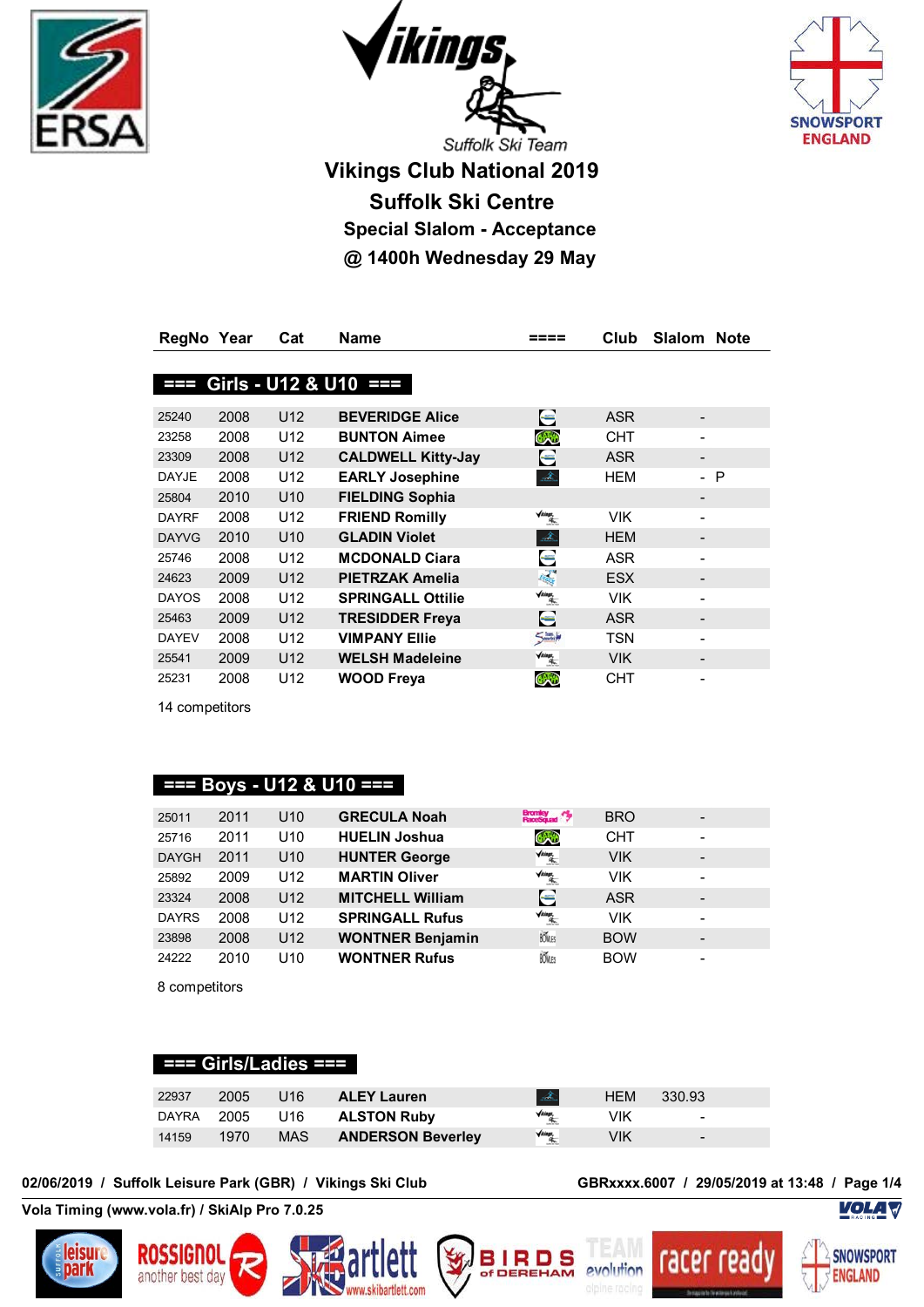## **Vikings Club National 2019 Suffolk Ski Centre Special Slalom - Entries Current Entries @ 1000h Wednesday 29 May**

| RegNo Year   |      | Cat        | <b>Name</b>               | ====                                                                            | Club       | Slalom Note |     |
|--------------|------|------------|---------------------------|---------------------------------------------------------------------------------|------------|-------------|-----|
| 22748        | 2007 | U14        | <b>AYTON Lila</b>         | Bromley<br>RaceSquad                                                            | <b>BRO</b> |             |     |
| 22930        | 2006 | U14        | <b>BLACKWELL Lucy</b>     | ÷                                                                               | <b>FPS</b> | 172.95      |     |
| <b>DAYIC</b> | 2005 | U16        | <b>CHURCHILL Imogen</b>   | $\frac{1}{4}$                                                                   | <b>VIK</b> |             |     |
| <b>DAYZC</b> | 2007 | U14        | <b>COZENS Zoe</b>         | Õ,                                                                              | <b>NOR</b> |             |     |
| <b>DAYTC</b> | 2003 | U18        | <b>CUTHBERT Tia</b>       | $\frac{\sqrt{\text{Rimp}}}{\text{d}\text{L}}$                                   | <b>VIK</b> |             |     |
| 23829        | 2005 | U16        | <b>DISNEY Evie</b>        | e                                                                               | <b>ASR</b> | 143.15      |     |
| 20618        | 2003 | U18        | <b>EAVES Eleanor</b>      | Vandle                                                                          | <b>PND</b> | 39.45       |     |
| 41986        | 2000 | U21        | <b>EVANS Isabel</b>       | e                                                                               | <b>ASR</b> | 58.24       |     |
| <b>DAYMF</b> | 2003 | U18        | <b>FRANCIS Mia</b>        | $\frac{\sqrt{a\log n}}{a\log n}$                                                | <b>VIK</b> |             |     |
| 26015        | 2007 | U14        | <b>GIBBS Heidi</b>        | O.                                                                              | <b>NOR</b> |             |     |
| 24025        | 2007 | U14        | <b>GIBLING Evelyn</b>     | e                                                                               | <b>ASR</b> |             |     |
| 24207        | 2004 | U16        | <b>GLADIN Amber</b>       | str.                                                                            | HEM        | 140.39      |     |
| 22146        | 2004 | U16        | <b>HAMBLETON Chloe</b>    | $\bullet$                                                                       | <b>ASR</b> | 194.17      |     |
| 25953        | 1970 | <b>MAS</b> | <b>HARRISON Anna</b>      | $\mathcal{L}_{\mathbb{R}}$                                                      | <b>HEM</b> |             | - P |
| 21569        | 2005 | U16        | <b>HEMMING Anya</b>       | $\circ$                                                                         | <b>MID</b> | 148.42      |     |
| <b>DAYRK</b> | 1969 | <b>MAS</b> | <b>KERRIDGE Rachel</b>    | $\frac{1}{\sqrt{2}}$                                                            | <b>VIK</b> |             |     |
| <b>DAYMK</b> | 2007 | U14        | <b>KITCHING Martha</b>    | $\frac{\sqrt{\text{a} \cdot \text{a}} \cdot \text{a}}{\text{a} \cdot \text{a}}$ | <b>VIK</b> |             |     |
| 24697        | 2007 | U14        | <b>LINCOLN Imogen</b>     | O                                                                               | <b>NOR</b> |             |     |
| 24065        | 2005 | U16        | <b>LINCOLN Isabel</b>     | O                                                                               | <b>NOR</b> | 203.85      |     |
| 21897        | 2002 | U18        | <b>MARTIN Lily</b>        | 蠔                                                                               | <b>ESX</b> | 61.28       |     |
| 24074        | 2004 | U16        | <b>MERRIGAN Elizabeth</b> | $\frac{\sqrt{a\log n}}{a\log n}$                                                | <b>VIK</b> | 211.86      |     |
| 26047        | 2007 | U14        | <b>MONTGOMERY Isobel</b>  | O.                                                                              | <b>NOR</b> |             |     |
| <b>DAYMP</b> | 2007 | U14        | <b>PAUL Millie</b>        | $\frac{\sqrt{\text{Rimp}}}{\text{d}\text{L}}$                                   | <b>VIK</b> |             |     |
| 24960        | 2002 | U18        | <b>PHILLIPS Hannah</b>    | $\circledcirc$                                                                  | <b>MID</b> | 200.08      |     |
| 22858        | 2006 | U14        | <b>PUTMAN Abigail</b>     | ÷                                                                               | <b>ASR</b> | 104.53      |     |
| 22859        | 2007 | U14        | <b>PUTMAN Daisy</b>       | 9                                                                               | <b>ASR</b> | 142.84      |     |
| 25119        | 2007 | U14        | <b>SARKAR Anna</b>        | 蠔                                                                               | <b>ESX</b> |             |     |
| 23945        | 2007 | U14        | <b>SAUNDERS Katie</b>     | ÷                                                                               | <b>ASR</b> |             |     |
| 23389        | 2005 | U16        | <b>SAUNDERS Mackenzi</b>  |                                                                                 |            |             |     |
| 20599        | 2000 | U21        | <b>SHERING Nicole</b>     | $\blacksquare$                                                                  | <b>ASR</b> | 0.00        |     |
| 20337        | 2001 | U21        | <b>SKIPPER Megan</b>      | O                                                                               | <b>NOR</b> | 34.52       |     |
| 23295        | 2006 | U14        | <b>TOMS Felicity</b>      | CHO                                                                             | <b>CHT</b> | 175.75      |     |
| 22199        | 2004 | U16        | <b>TRUST Emma</b>         | θ                                                                               | <b>ASR</b> | 45.04       |     |
| 18933        | 2001 | U21        | <b>VALE Lauren</b>        | ÷                                                                               | ASR        | 2.21        |     |
| 24891        | 2004 | U16        | <b>VENABLES Felicity</b>  | $\sqrt{a\log a}$                                                                | <b>VIK</b> | 138.14      |     |
| 24893        | 2006 | U14        | <b>VENABLES Phoebe</b>    | $\sqrt{a}$ inga, $a_{\overline{a}}$                                             | VIK        | 295.37      |     |
| <b>DAYLV</b> | 2005 | U16        | <b>VIMPANY Lara</b>       | $5 - 1$                                                                         | <b>TSN</b> |             |     |
| 22213        | 2005 | U16        | <b>WHITMARSH-ALI Evie</b> | CHO                                                                             | <b>CHT</b> | 205.67      |     |
| <b>DAYGW</b> | 2007 | U14        | <b>WINSER Gretchen</b>    | $\frac{1}{\sqrt{2}}$                                                            | <b>VIK</b> |             |     |
| 24072        | 2004 | U16        | <b>WOOD Caitlin</b>       | $\frac{1}{4}$                                                                   | VIK        | 204.79      |     |

43 competitors

## **=== Boys/Men ===**

| <b>DAYDA</b> | 2004 | U16        | <b>ALI Dylan</b>            | $\sqrt{\text{charge}}$         | VIK        | $\overline{\phantom{0}}$ |  |
|--------------|------|------------|-----------------------------|--------------------------------|------------|--------------------------|--|
| 10372        | 1959 | <b>MAS</b> | <b>ANDERSON Christopher</b> | <b>Vikings,</b><br>Ak          | VIK        | 313.54                   |  |
| 21626        | 1967 | <b>MAS</b> | <b>ATKINSON Andrew</b>      | CAR                            | <b>CHT</b> | 118.91                   |  |
| 22673        | 2007 | U14        | <b>ATKINSON Liam</b>        | CAR                            | CHT        | $\overline{\phantom{0}}$ |  |
| 22456        | 1970 | <b>MAS</b> | <b>BAUMBACH Michael</b>     | $\sqrt{\text{a} \text{log} x}$ | VIK        | $\overline{\phantom{0}}$ |  |

02/06/2019 / Suffolk Leisure Park (GBR) / Vikings Ski Club

**Vola Timing (www.vola.fr) / SkiAlp Pro 7.0.25**

**GBRxxxx.6007** / 29/05/2019 at 13:48 / Page 2/4

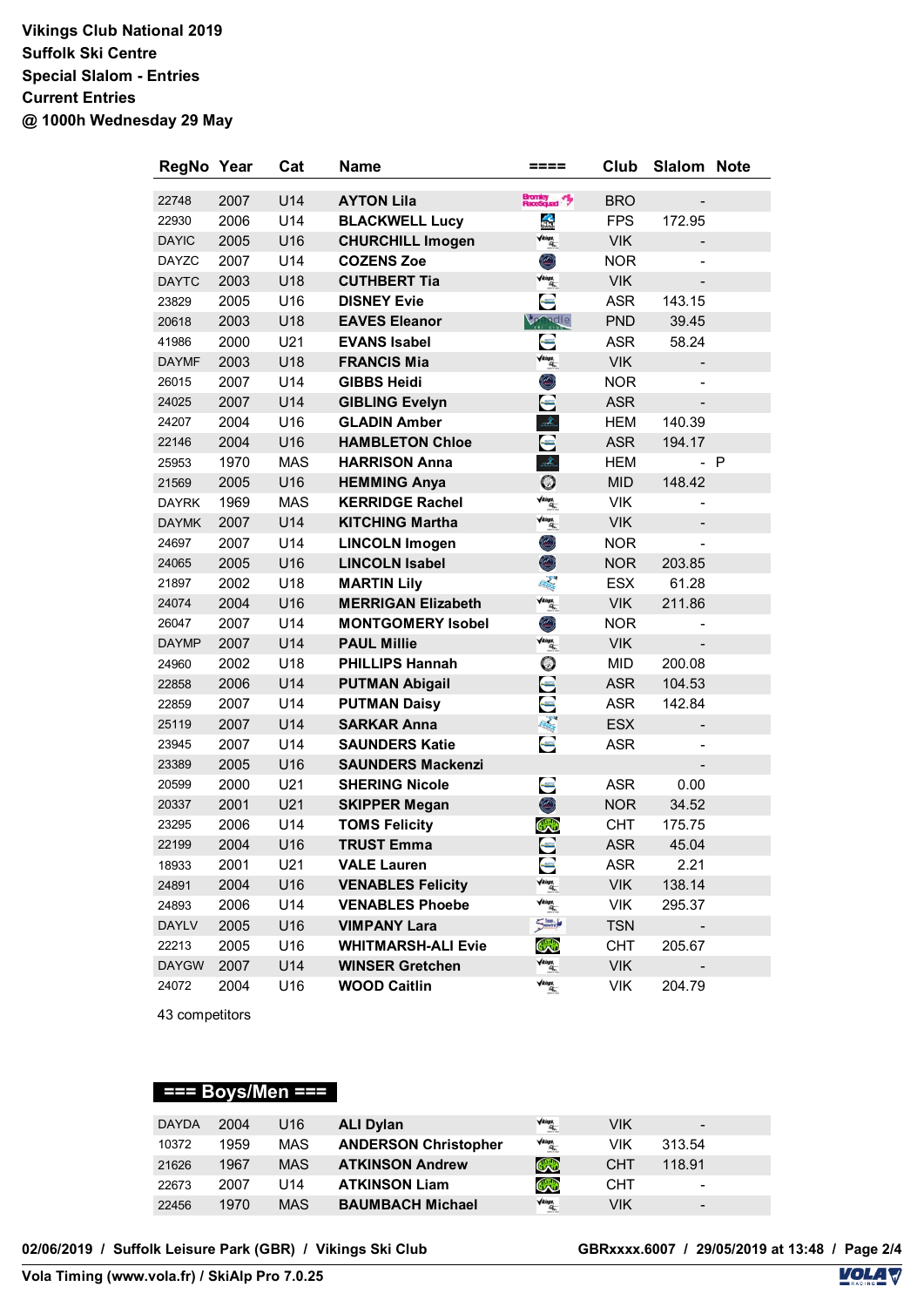## **Vikings Club National 2019 Suffolk Ski Centre Special Slalom - Entries Current Entries @ 1000h Wednesday 29 May**

| RegNo Year   |      | Cat        | Name                       | ====                                          | Club       | Slalom Note |  |
|--------------|------|------------|----------------------------|-----------------------------------------------|------------|-------------|--|
| 22363        | 2006 | U14        | <b>BROWN Ben</b>           | Bromley<br>RaceSquad                          | <b>BRO</b> | 147.43      |  |
| 10596        | 1963 | <b>MAS</b> | <b>BUNTON Paul</b>         | CHO                                           | <b>CHT</b> | 173.90      |  |
| 21649        | 2005 | U16        | <b>BUNTON Ryan</b>         | CAR                                           | <b>CHT</b> | 98.14       |  |
| 24442        | 2007 | U14        | <b>CORNICK Adam</b>        | CHO                                           | <b>CHT</b> |             |  |
| <b>DAYSC</b> | 2006 | U14        | <b>COZENS Samual</b>       | O                                             | <b>NOR</b> |             |  |
| 22059        | 2006 | U14        | <b>DADE Jake</b>           | O,                                            | <b>NOR</b> | 167.98      |  |
| 21827        | 2005 | U16        | <b>DEEM Charlie</b>        | $\circ$                                       | <b>MID</b> | 117.48      |  |
| 20921        | 1967 | <b>MAS</b> | <b>DURANT Richard</b>      |                                               |            | 344.85      |  |
| 20640        | 2002 | U18        | <b>FENELEY Jack</b>        | tendle                                        | <b>PND</b> | 36.64       |  |
| <b>DAYJF</b> | 2007 | U14        | <b>FRANCIS Jude</b>        | <b>Vikings,</b><br>Alim                       | <b>VIK</b> |             |  |
| <b>DAYLF</b> | 2004 | U16        | <b>FULCHER Lewis</b>       | $\frac{\sqrt{\text{Rings}}}{\text{d} \omega}$ | <b>VIK</b> |             |  |
| 22807        | 2004 | U16        | <b>FURSE-COPE Jack</b>     | e                                             | <b>ASR</b> | 98.88       |  |
| 24596        | 1974 | <b>MAS</b> | <b>GARDNER Garedd</b>      | a\$                                           | <b>ESX</b> | 129.97      |  |
| 19638        | 2000 | U21        | <b>GASKIN Sam</b>          | Bromley<br>RaceSquad                          | <b>BRO</b> | 62.21       |  |
| 23350        | 2002 | U18        | <b>GOMEZ CLARKE Jamie</b>  | O                                             | <b>NOR</b> | 72.42       |  |
| 22794        | 2005 | U16        | <b>GRECULA Adam</b>        | Bromley<br>RaceSquad                          | <b>BRO</b> | 126.31      |  |
| <b>DAYTH</b> | 1999 | U21        | <b>HOLMES Thomas</b>       | ۸                                             | <b>NOR</b> |             |  |
| 45331        | 2007 | U14        | <b>HOUNSHAM Geno</b>       | e                                             | ASR        | 163.52      |  |
| 21723        | 2000 | U21        | <b>HOWE Charlie</b>        | O                                             | <b>NOR</b> | 46.08       |  |
| 24112        | 2004 | U16        | <b>HUMPHREY Nick</b>       | e                                             | <b>ASR</b> | 218.74      |  |
| 24443        | 2004 | U16        | <b>MARSH Joel</b>          | O                                             | <b>NOR</b> | 122.37      |  |
| <b>DAYNM</b> | 2001 | U21        | <b>MARTIN Nathan</b>       | $\sqrt{a_{\rm imp}}$                          | <b>VIK</b> |             |  |
| 23557        | 2007 | U14        | <b>MITCHELL Kieran</b>     | O                                             | <b>NOR</b> |             |  |
| 26012        | 2005 | U16        | <b>MONTGOMERY Fredrick</b> | O                                             | <b>NOR</b> |             |  |
| 20550        | 1962 | <b>MAS</b> | <b>OLIVER Mark</b>         | <b>BOWLES</b>                                 | <b>BOW</b> | 172.87      |  |
| 23063        | 2002 | U18        | <b>PALMER Jeremy</b>       | e                                             | <b>ASR</b> | 165.46      |  |
| 22087        | 2005 | U16        | <b>PARKER Travis</b>       | O                                             | <b>NOR</b> | 152.10      |  |
| 25697        | 2004 | U16        | <b>PARTYKA Joe</b>         | Ξ                                             | <b>ASR</b> | 169.72      |  |
| 25058        | 2006 | U14        | <b>PENNECK Alexander</b>   | $\frac{1}{2}$                                 | <b>ESX</b> | 250.21      |  |
| 24133        | 2006 | U14        | <b>PHILLIPS Daniel</b>     | $\mathcal{L}_\mathrm{L}$                      | HEM        | 305.96      |  |
| 45058        | 2001 | U21        | <b>PRICE Joshua</b>        | <b>CARDINA</b>                                | CAR        | 47.33       |  |
| <b>DAYJS</b> | 2005 | U16        | <b>SHELLEY Jack</b>        |                                               | <b>VIK</b> |             |  |
| 23185        | 2000 | U21        | <b>STEWARD Oliver</b>      | O                                             | <b>NOR</b> | 58.59       |  |
| 20126        | 2000 | U21        | <b>THOMPSON Connor</b>     | $\sqrt{\text{diam}_{\mathcal{B}_\infty}}$     | VIK        | 139.05      |  |
| 20884        | 2003 | U18        | <b>THOMPSON Joseph</b>     | ۸                                             | <b>NOR</b> | 44.93       |  |
| <b>DAYKT</b> | 2005 | U16        | <b>THOMSON Kai</b>         | √ikinga,<br>∴iki                              | VIK        |             |  |
| <b>DAYST</b> | 1964 | <b>MAS</b> | <b>THOMSON Stewart</b>     | $\frac{\sqrt{a\log n}}{a\log n}$              | <b>VIK</b> |             |  |
| 23784        | 2006 | U14        | <b>TOVARLAZA Oliver</b>    | CHO                                           | <b>CHT</b> | 329.26      |  |
| 22188        | 2000 | U21        | <b>TRUST Alexander</b>     | $\bullet$                                     | <b>ASR</b> | 95.96       |  |
| 21823        | 2003 | U18        | <b>TUBBS Charlie</b>       | e                                             | <b>ASR</b> | 50.59       |  |
| 24966        | 2005 | U16        | <b>WATTS Charlie</b>       | CHO                                           | <b>CHT</b> | 216.71      |  |
| 19420        | 1998 | <b>SEN</b> | <b>WITTS Callum</b>        | Candle                                        | <b>PND</b> | 11.29       |  |
| 24073        | 2007 | U14        | <b>WOOD George</b>         | $\frac{1}{4}$                                 | <b>VIK</b> |             |  |

48 competitors

**Athletes with a "Note" by their name have provisionally been accepted but need to see the Race Secretary to validate their entry prior to Bib collection. Notes are as follows:**

**R - Requires proof of registration.** 

**02/06/2019 / Suffolk Leisure Park (GBR) / Vikings Ski Club GBRxxxx.6007 / 29/05/2019 at 13:48 / Page 3/4**